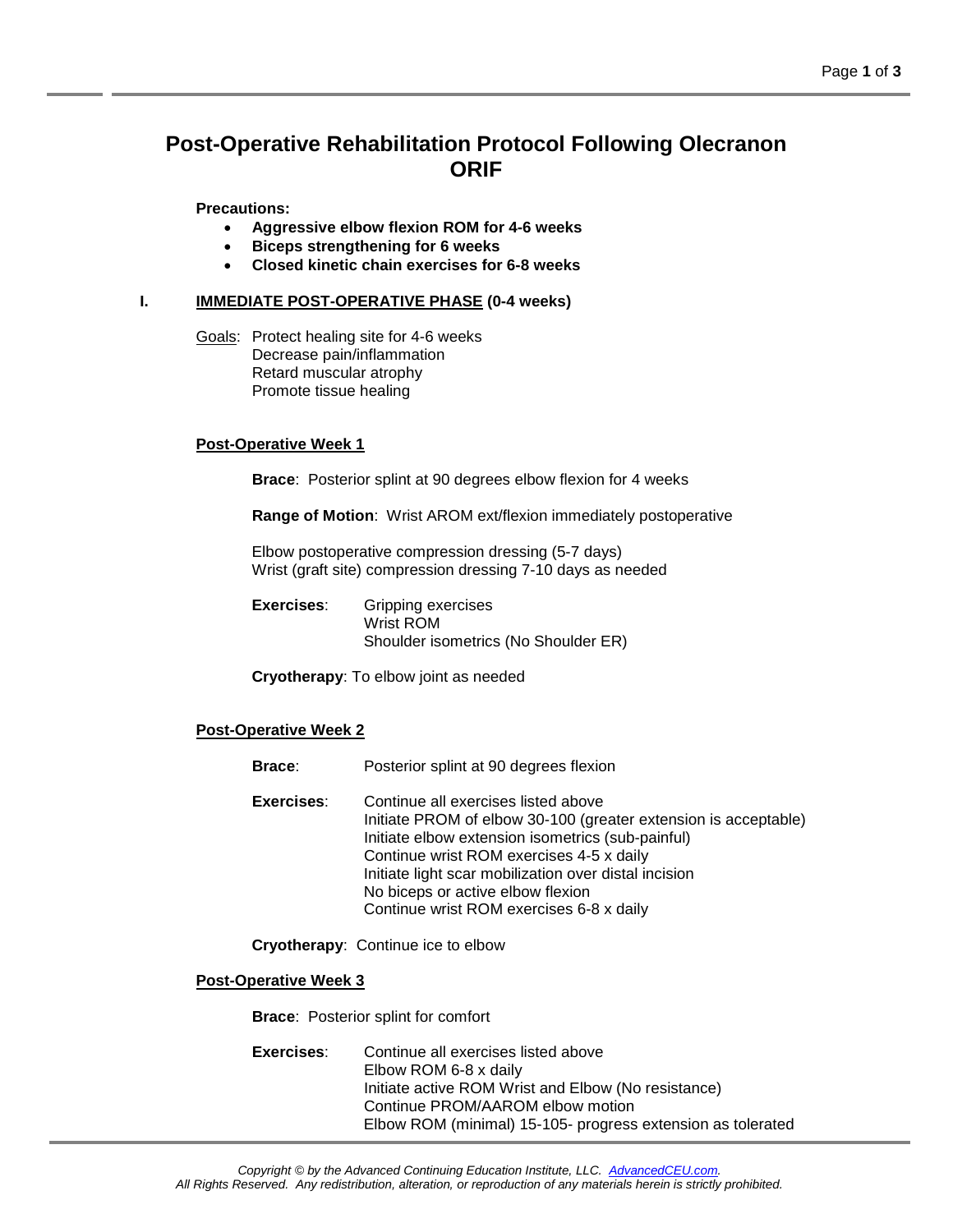Initiate shoulder rehab program -Tubing IR/ER -Full can -lateral raises -Elbow extension Initiate light scapular strengthening exercises May incorporate bicycle for lower extremity strength & endurance

#### **Week 4**

**Brace**: Posterior splint for comfort Elbow ROM 0 to 125 degrees

**Exercises:** Begin light resistance exercises for arm Wrist curls. Extensions, pronation, supination Elbow extension Progress shoulder program emphasizing rotator cuff and scapular strengthening Initiate shoulder strengthening with light dumbbells Initiate Throwers Ten

#### **II. INTERMEDIATE PHASE (Week 5-8)**

Goals: Gradual increase to full ROM Promote healing of repaired tissue Regain and improve muscular strength Restore full function of graft site

#### **Week 5**

**ROM**: Elbow ROM 0-135 degrees Discontinue brace

**Continue all Exercises**: Progress all shoulder and UE exercises (progress weight 1 lb.)

#### **Week 6**

**AROM**: 0-145 degrees without brace or full ROM

**Exercises**: Continue Thrower's Ten Program Progress elbow strengthening exercises Initiate shoulder external rotation strengthening Progress shoulder program Able to initiate more aggressive elbow flexion Initiate biceps strengthening

# **Week 7**

Progress Thrower's Ten Program (progress weights) Initiate PNF diagonal patterns (light)

#### **III. ADVANCED STRENGTHENING PHASE (Week 9-14)**

Goals: Increase strength, power, endurance Maintain full elbow ROM Gradually initiate sporting activities